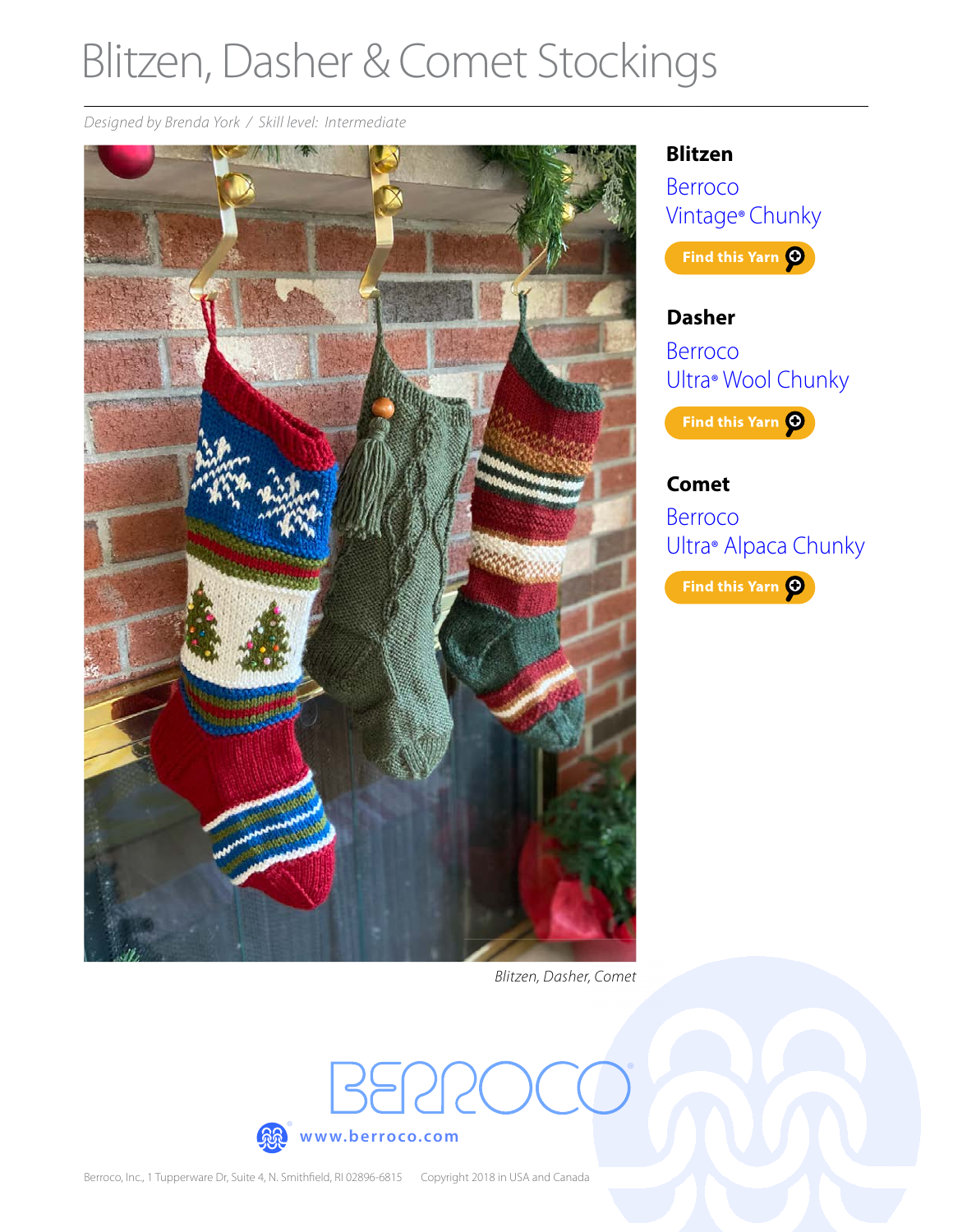*We recommend using yarns called for in our instructions. Every effort has been made to ensure that directions contained in this book are accurate and complete, however errors do occur. We cannot be responsible for variance of individual knitters, human or typographical errors.*

*All pattern PDFs are updated when corrections are made. In the event of nding an error, please make sure you've downloaded the most recent version.*

#### FINISHED MEASUREMENTS

Approximately 13" / 32.5 cm around leg and foot x 22" / 55 cm long

#### YARN

**For Blitzen** (Tree Stocking): [BERROCO VINTAGE CHUNKY](https://www.berroco.com/yarns/vintage-chunky) (100 grs): 6134 Sour Cherry (C1), #6146 Azure (C2), #6175 Fennel (C3), and #6101 Mochi (C4)

**For Dasher** (Cabled Stocking): BERROCO ULTRA WOOL [CHUNKY](https://www.berroco.com/yarns/berroco-ultra-wool-chunky) (100 grs): 2 balls #43158 Rosemary

**For Comet** (Striped Stocking): [BERROCO ULTRA ALPACA](https://www.berroco.com/yarns/berroco-ultra-alpaca-chunky)  [CHUNKY](https://www.berroco.com/yarns/berroco-ultra-alpaca-chunky) (100 grs): 1 hank each #7277 Peat Mix (C1), #7281 Redwood Mix (C2), 7292 Tiger's Eye Mix (C3), and #7201 Winter White (C4)

#### NEEDLES and NOTIONS

For All: Two 24" / 60 cm circular needles, size 10 / 6 mm *or size to obtain gauge* Crochet hook, size 8 mm (H) 1 stitch marker Tapestry needle **For Dasher:** Cable needle (cn) 1 piece of cardboard approximately 5" / 12.5 cm long One 1" / 2.5 cm diameter wooden bead with large hole **For Blitzen:** 40 small glass beads (assorted colorts) Sewing needle and thread

#### GAUGE

14 sts and 21 rows  $= 4" / 10$  cm in St st *To save time and ensure accurate measurements, take time to check gauge.*

#### **NOTE**

All stockings are worked in the round on 2 circular needles from the top down. When changing from one needle to the other, make sure that you pick up the opposite end of the needle holding the stitches you will be working. If you pick up the end of the other needle, you will wind up with all the stitches on one needle and will have to divide them onto 2 needles again. It is sometimes helpful to use 2 different colored needles or to mark both ends of one needle with nail polish or a permanent marker.

Toes are woven together using Kitchener Stitch. On Striped Stocking, colors may be carried on WS of work when not in use. On Tree Stocking, do not carry yarn across more than 3 stitches without twisting colors together to prevent long loops.



### BLITZEN (TREE STOCKING)

With C1, cast on 48 sts. Divide stitches onto 2 circular needle, place marker and join for working in the round. Work even in k1, p1, ribbing for 1" / 2.5 cm.

Knit 1 round, purl 1 round.

Change to C2 and knit 1 round, purl 1 round. Begin working from chart, working 12-stitch repeat 4 times around. Work even until Rnd 61 has been completed. Fasten off C2, C3, and C4.

Next Rnd: With C1, knit to 18 sts before marker; removing marker, rearrange stitches so that the next 24 sts are on one needle (back needle) and the remaining 24 sts are on second needle (front needle).

Note: You will be working back and forth on back needle only with C1 for Heel Flap.

Shape Heel Flap: Row 1 (RS): Using back needle, sl 1 wyib, k23, turn, leaving 24 sts on front needle unworked. Row 2 (WS): Sl 1 wyif, p23, turn. Rep the last 2 rows 11 times more (24 rows total), end on WS.

Turn Heel: Short Rows: Row 1 (RS): Sl 1 wyib, k14, k2tog, k1, turn—23 sts.

Row 2 (WS): Sl 1 wyif, p7, p2tog, p1, turn—22 sts. Row 3 (RS): Sl 1 wyib, k8, k2tog, k1, turn—21 sts. Row 4 (WS): Sl 1 wyif, p9, p2tog, p1, turn—20 sts. Row 5 (RS): Sl 1 wyib, k10, k2tog, k1, turn—19 sts. Row 6 (WS): Sl 1 wyif, p11, p2tog, p1, turn—18 sts. Row 7 (RS): Sl 1 wyib, k12, k2tog, k1, turn—17 sts. Row 8 (WS): Sl 1 wyif, p13, p2tog, p1, turn—16 sts. Gusset: With RS facing, k16, pick up and knit 11 sts along side edge of heel flap, k24 sts on front needle, place marker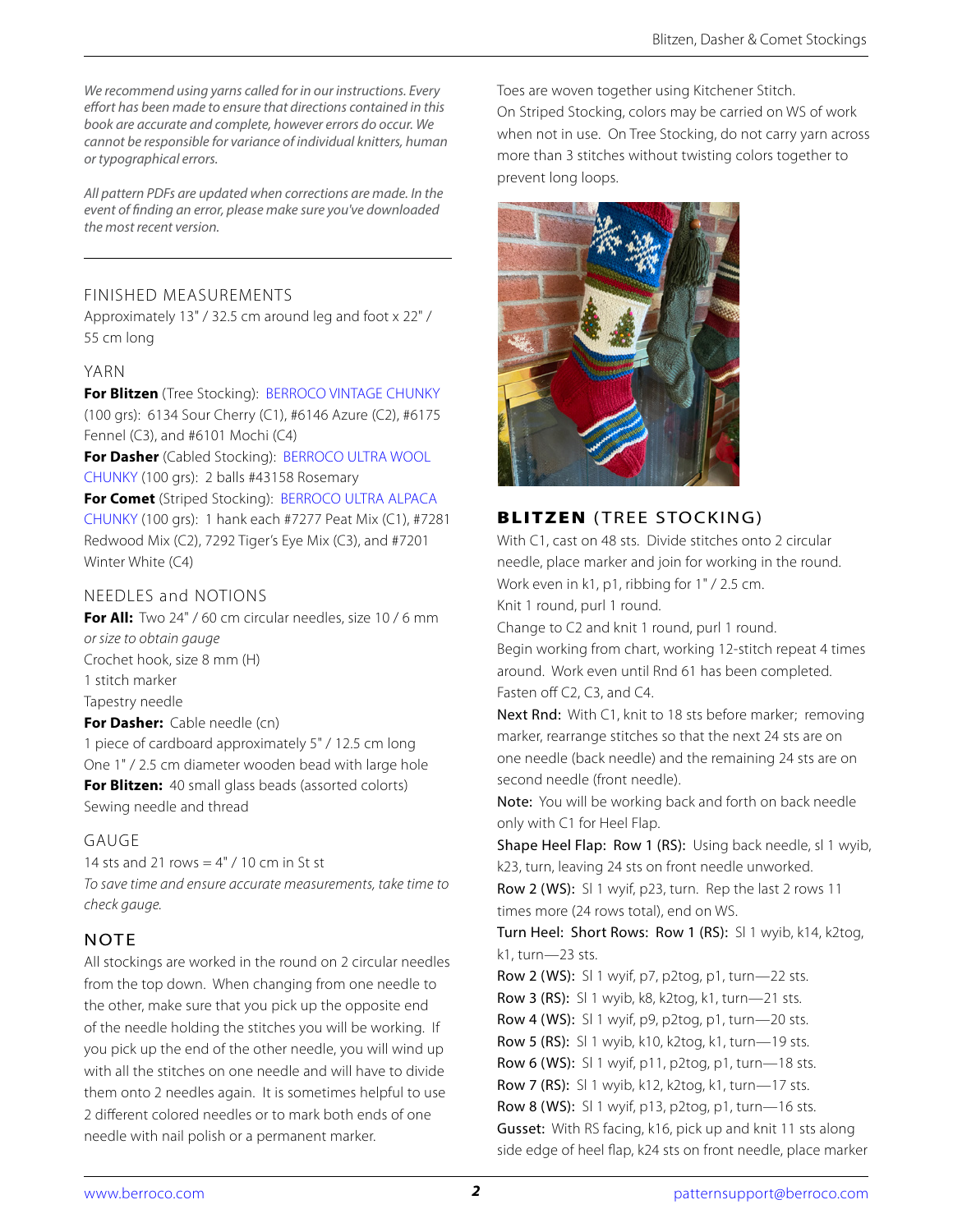for new beg-of-rnd, with back needle, pick up and knit 11 sts along the other side edge of heel flap, knit to end of back needle, then knit stitches on front needle—62 sts. Note: You will now be working in the round again using both needles.

Knit 1 round even.

Dec Rnd: With back needle, k1, SSK, knit to last 3 sts, k2tog, k1; with front needle, k24—60 sts (2 sts dec'd on back needle).

Knit 1 round even.

Rep the last 2 rounds 6 times more—48 sts (24 sts on each needle).

Foot: With C1, purl 1 round.

Change to C3 and knit 1 round, purl 1 round. rnd.

Change to C2 and knit 2 rounds.

Change to C4 and knit 2 rounds.

Change to C2 and knit 2 rounds.

Change to C3 and knit 1 round.

Change to C2 and knit 2 rounds.

Change to C4 and knit 2 rounds.

Change to C2 and knit 2 rounds.

Change to C3 and knit 1 round, purl 1 round.

Change to C1 and knit 1 round, purl 1 round.

Shape Toe: Woth C1, knit 1 round.

Dec Rnd: With C1, [k1, SSK, knit to the last 3 sts on needle, k2tog, k1] twice—4 sts dec'd (2 sts on each needle). Rep the last 2 rounds 7 times more—16 sts (8 sts on each needle). Break off yarn, leaving an 18" / 45 cm long end. Thread end into tapestry needle and weave stitches together using Kitchener Stitch.

#### FINISHING

**Hanging Loop:** With crochet hook, join C1 at beginning of first round at top of stocking. Make a chain 3" / 7.5 cm long (or desired length), join with a slip stitch to top of stocking. Fasten off.

Using sewing needle and thread, sew 10 beads to each tree as in photo.

Weave in all ends and block as desired.







50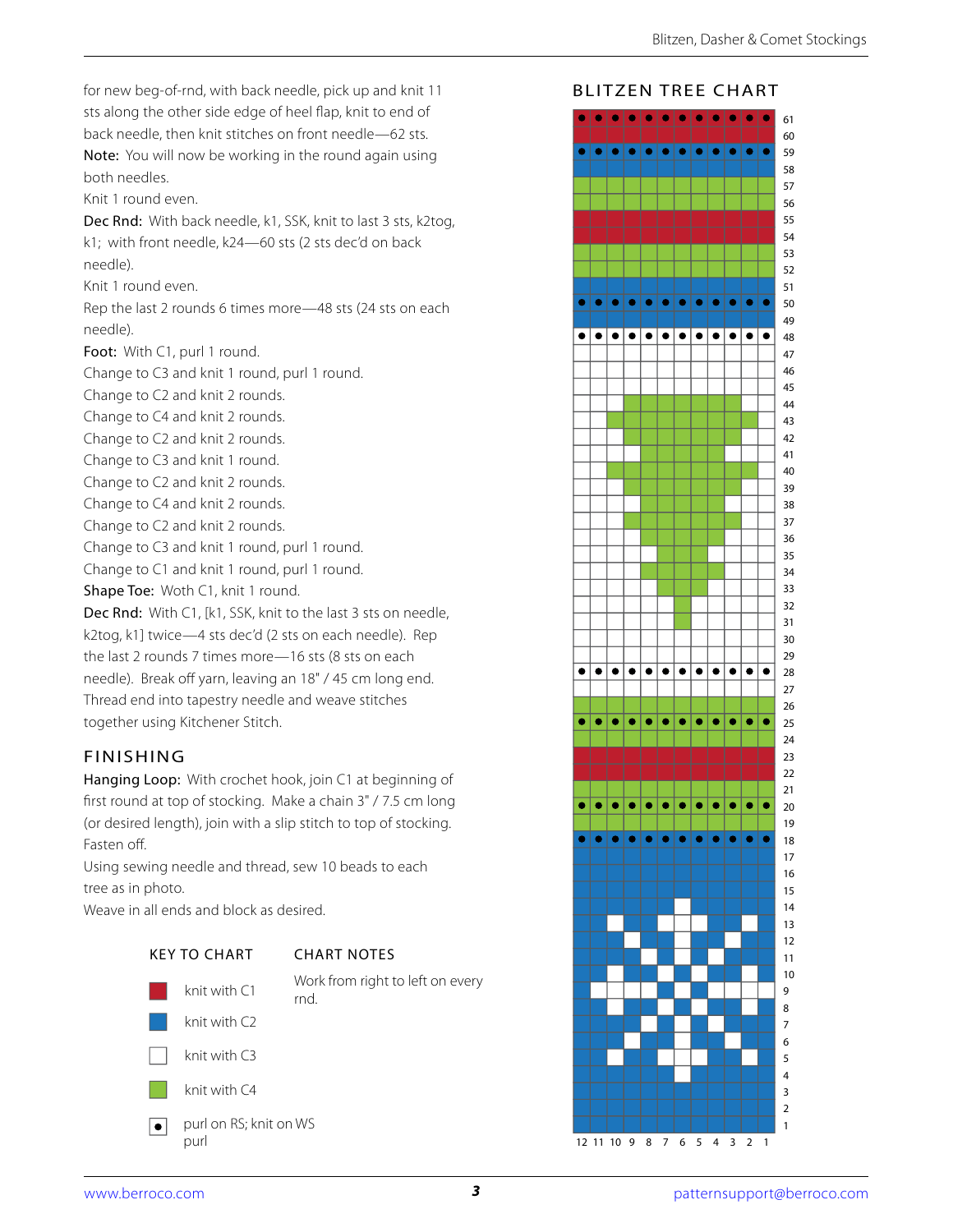

#### DASHER (CABLED STOCKING)

Cast on 56 sts. Divide stitches onto 2 circular needles, place marker and join for working in the round.

Work even in k1, p1 ribbing for 1".

Begin working from chart. Work even, following chart, until Rnd 51 has been completed

Dec Rnd: \* P5, [p2tog] twice, p5; rep from \* around— 48 sts.

Next Rnd: Purl to 18 sts before marker; removing marker, rearrange stitches so that the next 24 sts are on one needle (back needle) and the remaining 24 sts are on second needle (front needle).

Note: You will be working back and forth on back needle only for Heel Flap.

Shape Heel Flap: Row 1 (RS): Using back needle, sl 1 wyib, k23, turn, leaving 24 sts on front needle unworked.

Row 2 (WS): Sl 1 wyif, p23, turn.

Rep the last 2 rows 11 times more (24 rows total), end on WS.

Turn Heel: Short Rows: Row 1 (RS): Sl 1 wyib, k14, k2tog, k1, turn—23 sts.

Row 2 (WS): Sl 1 wyif, p7, p2tog, p1, turn—22 sts. Row 3 (RS): Sl 1 wyib, k8, k2tog, k1, turn—21 sts. Row 4 (WS): Sl 1 wyif, p9, p2tog, p1, turn—20 sts. Row 5 (RS): Sl 1 wyib, k10, k2tog, k1, turn—19 sts. Row 6 (WS): Sl 1 wyif, p11, p2tog, p1, turn—18 sts. Row 7 (RS): Sl 1 wyib, k12, k2tog, k1, turn—17 sts. Row 8 (WS): Sl 1 wyif, p13, p2tog, p1, turn—16 sts. Gusset: With RS facing, k16, pick up and knit 11 sts along side edge of heel flap, p24 sts on front needle, place marker for new beg-of-rnd, with back needle, pick up and knit 11 sts along the other side edge of heel flap, knit to end of back needle, then purl stitches on front needle— 62 sts.

Note: You will now be working in the round again using both needles. You will always purl the 24 sts on front needle.

Work 1 round even.

Dec Rnd: With back needle, k1, SSK, knit to last 3 sts, k2tog, k1; with front needle, p24—60 sts (2 sts dec'd on back needle).

Work 1 round even.

Rep the last 2 rounds 6 times more—48 sts (24 sts on each needle).

Foot: Purl every round until foot measures 3" / 7.5 cm from last Dec Rnd.

Shape Toe: Knit 1 round.

Dec Rnd: [K1, SSK, knit to the last 3 sts on needle, k2tog, k1] twice—4 sts dec'd (2 sts on each needle).

Rep the last 2 rounds 7 times more—16 sts (8 sts on each needle). Break off yarn, leaving an 18" / 45 cm long end. Thread end into tapestry needle and weave stitches together using Kitchener Stitch.

#### FINISHING

Hanging Loop: With crochet hook, join yarn at beginning of first round at top of stocking. Make a chain 3" / 7.5 cm long (or desired length), join with a slip stitch to top of stocking. Fasten off. Weave in all ends.

Tassel: Cut two 18" / 45 cm long strands of yarn. Wind yarn multiple times around a 5" / 12.5 cm long piece of cardboard. Using 18" / 45 cm long strand of C1, tie all strands together at one edge of cardboard. Cut yarn along the opposite edge, freeing strands from cardboard. Wrap second 18" / 45 cm long strand of yarn multiple times around all strands of tassel approximately 1" down from tie. Fasten ends together and draw into center of tassel. Trim ends to even off. Slip tie at top of tassel through center of bead, then sew tassel to bottom of top ribbing, 1" over from hanging loop.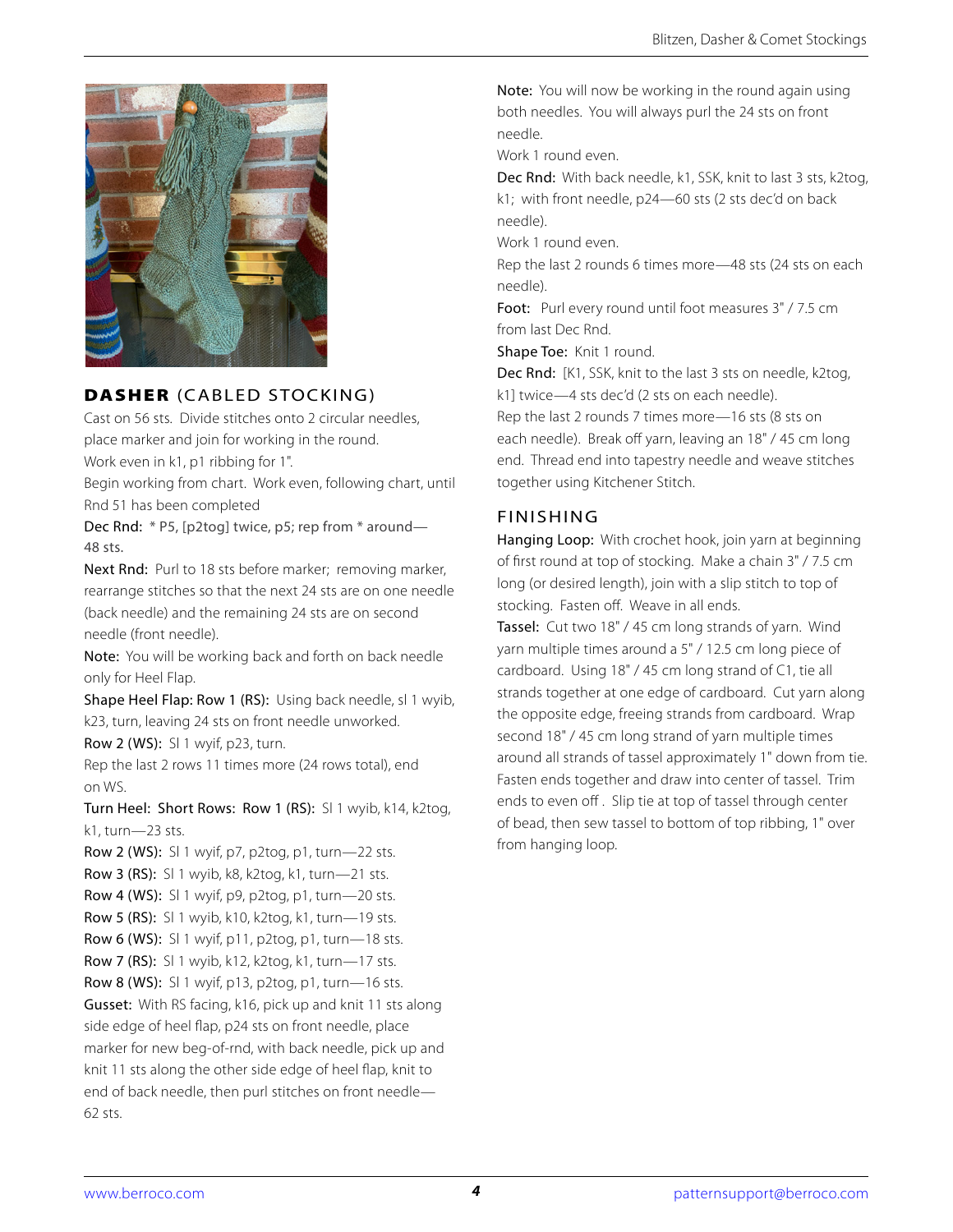## DASHER CHART DASHER CHART



#### KEY TO CHART

- knit
- $\bullet$ purl
- sl 1 to cn and hold to FRONT, k1, k1 from cn  $\prec$
- sl 1 to cn and hold to BACK, k1, k1 from cn  $\mathsf{Y} \mathsf{X}$ 
	- sl 1 to cn and hold to BACK, k1, p1 from cn
- sl 1 to cn and hold to FRONT, p1, k1 from cn  $\geq$

#### CHART NOTES

Work from right to left on every rnd. Chart is worked 4 times around.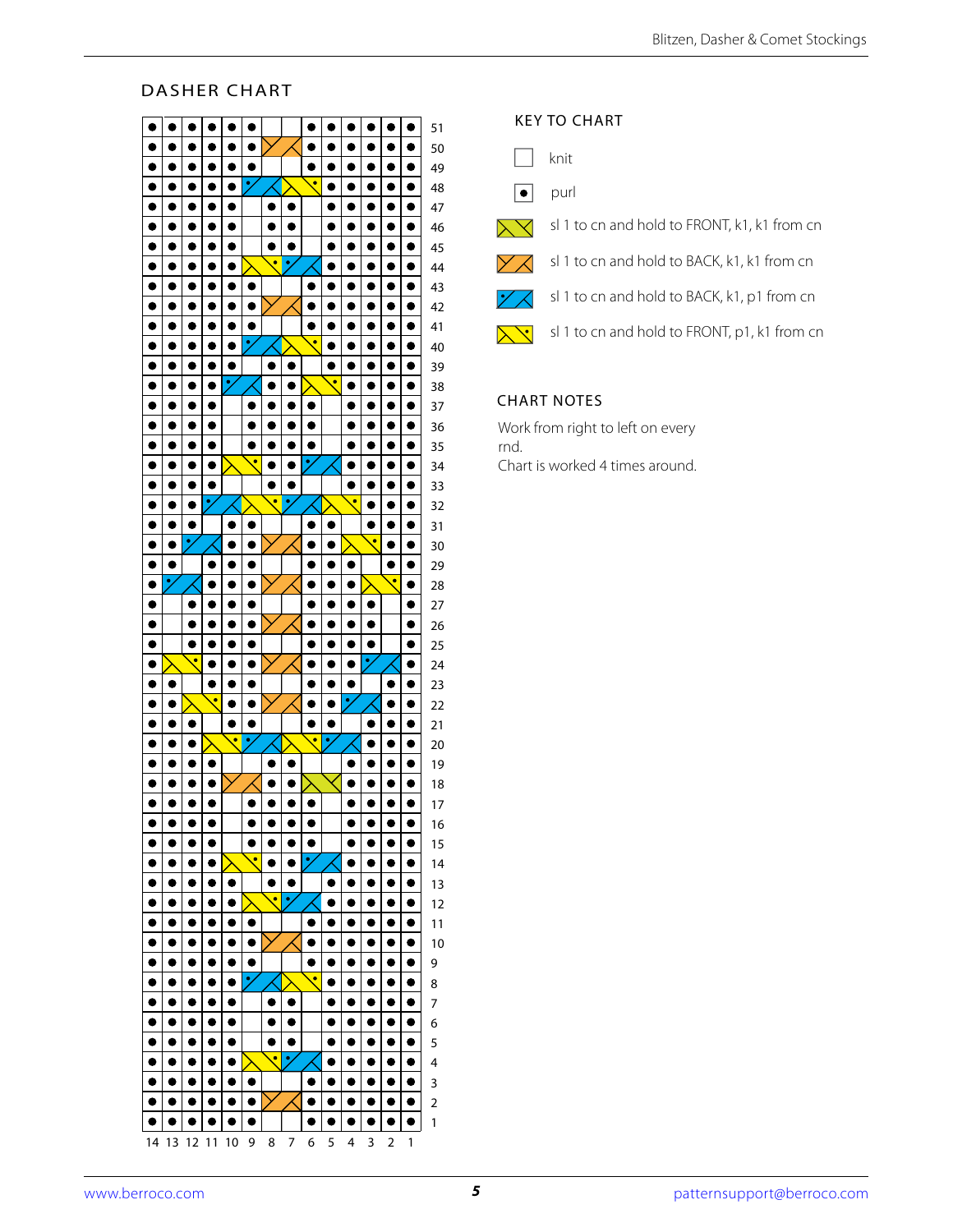

#### COMET (STRIPED STOCKING)

With C1, cast on 48 sts. Divide stitches onto 2 circular needles (24 sts on each needle), place marker and join for working in the round.

Work even in k1, p1 ribbing for 1".

Knit 1 round, purl 1 round.

Begin working from chart, working 4-stitch repeat 12 times around.

Work even, following chart until 50 rounds have been completed. Fasten off C1, C3, and C4. With C2, knit 10 rounds. Change to C1 and knit 1 round, purl 1 round. Next Rnd: Purl to 18 sts before marker; removing marker, rearrange stitches so that the next 24 sts are on one needle (back needle) and the remaining 24 sts are on second needle (front needle).

Note: You will be working back and forth on back needle only with C1 for Heel Flap.

Shape Heel Flap: Row 1 (RS): Using back needle, sl 1 wyib, k23, turn, leaving 24 sts on front needle unworked. Row 2 (WS): Sl 1 wyif, p23, turn. Rep the last 2 rows 11 times more (24 rows total), end on WS.

Turn Heel: Short Rows: Row 1 (RS): Sl 1 wyib, k14, k2tog, k1, turn—23 sts.

Row 2 (WS): Sl 1 wyif, p7, p2tog, p1, turn—22 sts. Row 3 (RS): Sl 1 wyib, k8, k2tog, k1, turn—21 sts. Row 4 (WS): Sl 1 wyif, p9, p2tog, p1, turn—20 sts. Row 5 (RS): Sl 1 wyib, k10, k2tog, k1, turn—19 sts. Row 6 (WS): Sl 1 wyif, p11, p2tog, p1, turn—18 sts. Row 7 (RS): Sl 1 wyib, k12, k2tog, k1, turn—17 sts. Row 8 (WS): Sl 1 wyif, p13, p2tog, p1, turn—16 sts. Gusset: With RS facing, k16, pick up and knit 11 sts along side edge of heel flap, k24 sts on front needle, place marker for new beg-of-rnd, with back needle, pick up and knit 11 sts along the other side edge of heel flap, knit to end of back needle, then knit stitches on front needle—62 sts.

Note: You will now be working in the round again using both needles.

Knit 1 round even.

Dec Rnd: With back needle, k1, SSK, knit to last 3 sts, k2tog, k1; with front needle, k24—60 sts (2 sts dec'd on back needle).

Knit 1 round even.

Rep the last 2 rounds 6 times more—48 sts (24 sts on each needle).

Foot: Change to C2 and knit 1 round, purl 1 round, then knit 4 rounds.

Change to C3 and knit 2 rounds.

Change to C4 and knit 2 rounds.

Change to C3 and knit 2 round. Change to C2.

Next Rnd: \* K1, p1; rep from \* around.

Next Rnd: \* P1, k1; rep from \* around.

Rep the last 2 round once more.

Shape Toe: Change to C1 and knit 1 round.

Dec Rnd: With C1, [k1, SSK, knit to the last 3 sts on needle, k2tog, k1] twice—4 sts dec'd (2 sts on each needle). Rep the last 2 rounds 7 times more—16 sts (8 sts on each needle). Break off yarn, leaving an 18" / 45 cm long end. Thread end into tapestry needle and weave stitches together using Kitchener Stitch.

#### FINISHING

Hanging Loop: With crochet hook, join C1 at beginning of first round at top of stocking. Make a chain 3" / 7.5 cm long (or desired length), join with a slip stitch to top of stocking. Fasten off. Weave in all ends and block as desired.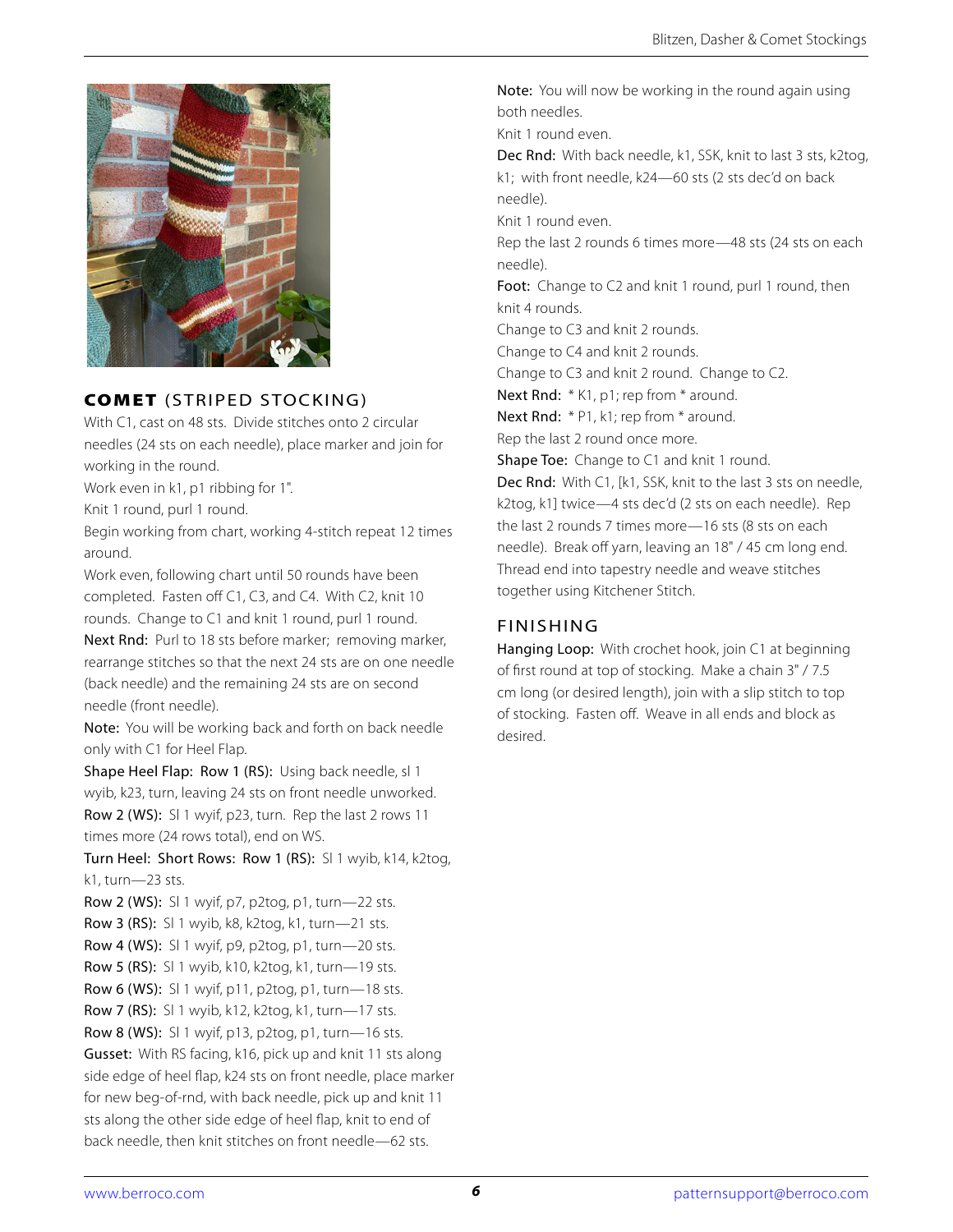#### DASHER CHART





#### CHART NOTES

Work from right to left on every rnd.